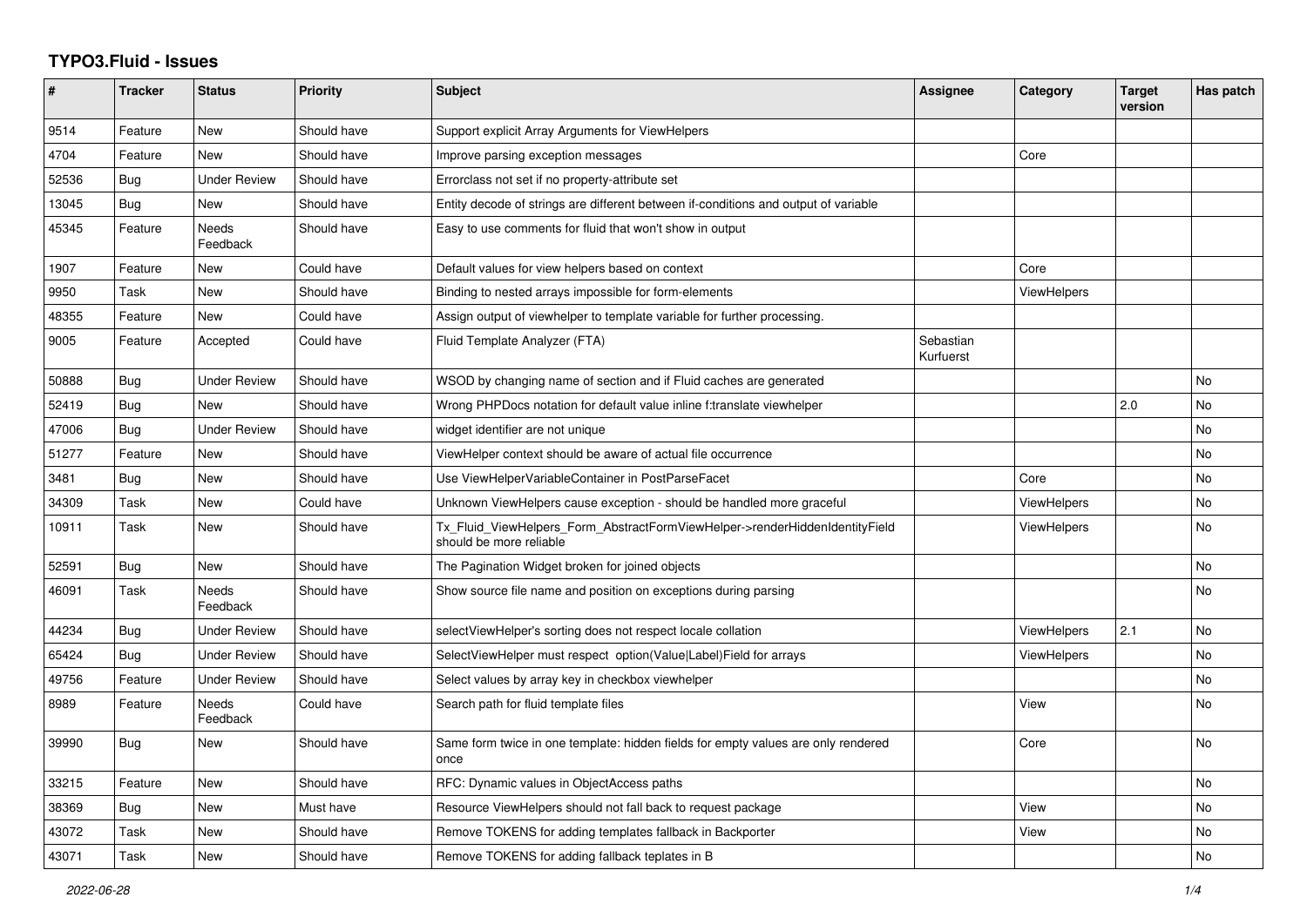| #     | <b>Tracker</b> | <b>Status</b>       | <b>Priority</b>      | Subject                                                                                              | <b>Assignee</b> | Category    | <b>Target</b><br>version | Has patch |
|-------|----------------|---------------------|----------------------|------------------------------------------------------------------------------------------------------|-----------------|-------------|--------------------------|-----------|
| 42743 | Task           | New                 | Should have          | Remove inline style for hidden form fields                                                           |                 |             |                          | <b>No</b> |
| 39936 | Feature        | New                 | Should have          | registerTagAttribute should handle default values                                                    |                 | ViewHelpers |                          | No        |
| 34682 | Bug            | <b>Under Review</b> | Should have          | Radio Button missing checked on validation error                                                     |                 | ViewHelpers |                          | No        |
| 45384 | Bug            | New                 | Must have            | Persisted entity object in widget-configuration cannot be deserialized (after reload)                |                 | Widgets     | 2.0.1                    | No        |
| 36655 | Bug            | New                 | Should have          | <b>Pagination Links</b>                                                                              |                 | Widgets     |                          | No        |
| 60271 | Feature        | New                 | Should have          | Paginate viewhelper, should also support arrays                                                      |                 |             |                          | No        |
| 40064 | Bug            | New                 | Must have            | Multiselect is not getting persisted                                                                 |                 | ViewHelpers |                          | No        |
| 42397 | Feature        | New                 | Should have          | Missing viewhelper for general links                                                                 |                 |             |                          | No        |
| 28549 | Bug            | New                 | Should have          | make widgets cacheable, i.e. not implement childnodeaccess interface                                 |                 |             |                          | No        |
| 30555 | Feature        | New                 | Could have           | Make TagBuilder more extensible                                                                      |                 | Core        |                          | No        |
| 26658 | Task           | <b>New</b>          | Won't have this time | Make Form ViewHelpers consistent                                                                     |                 | ViewHelpers |                          | <b>No</b> |
| 27607 | Bug            | New                 | Must have            | Make Fluid comparisons work when first element is STRING, second is NULL.                            |                 | Core        |                          | No        |
| 51100 | Feature        | <b>New</b>          | Must have            | Links with absolute URI should have the option of URI Scheme                                         |                 | ViewHelpers |                          | No        |
| 57885 | Bug            | New                 | Must have            | Inputs are cleared from a second form if the first form produced a vallidation error                 |                 |             |                          | No        |
| 56237 | Task           | New                 | Should have          | in-line (Condition) View Helpers should not evaluate on parsing                                      |                 |             |                          | No        |
| 28553 | Bug            | New                 | Should have          | improve XHProf test setup                                                                            |                 |             |                          | No        |
| 45394 | Task           | New                 | Should have          | Forwardport Unit test for standalone view                                                            |                 | View        |                          | No        |
| 5636  | Task           | <b>Under Review</b> | Must have            | Form_RadioViewHelper and CheckBoxViewHelper miss check for existing object<br>before it is accessed. |                 |             |                          | <b>No</b> |
| 47669 | Task           | New                 | Should have          | FormViewHelper does not define the default request method                                            |                 |             |                          | No        |
| 58983 | Bug            | New                 | Should have          | format.date does not respect linebreaks and throws exception                                         |                 |             |                          | No        |
| 8648  | Bug            | New                 | Should have          | format.crop ViewHelper should support all features of the crop stdWrap function                      |                 | ViewHelpers |                          | <b>No</b> |
| 49038 | Bug            | New                 | Must have            | form.select does not select the first item if prependOptionValue is used                             |                 |             |                          | No        |
| 10472 | Feature        | New                 | Could have           | Fluid Standalone distribution                                                                        |                 | Core        |                          | <b>No</b> |
| 37619 | Bug            | New                 | Should have          | Fatal Error when using variable in name attribute of Section ViewHelper                              |                 | ViewHelpers |                          | No        |
| 31955 | Feature        | New                 | Should have          | f:uri.widget                                                                                         |                 | Widgets     |                          | No        |
| 58921 | <b>Bug</b>     | New                 | Should have          | f:form.* VHs crash if NOT inside f:form but followed by f:form                                       |                 |             |                          | No        |
| 49600 | Bug            | New                 | Should have          | f:form tag shown as a HTML on frontend                                                               |                 | ViewHelpers |                          | No        |
| 62346 | Feature        | New                 | Could have           | f:comment should have high precende                                                                  |                 | Core        | 3.x                      | No        |
| 45153 | Feature        | New                 | Should have          | f:be.menus.actionMenuItem - Detection of the current select option is insufficient                   |                 |             |                          | No        |
| 46289 | Bug            | Needs<br>Feedback   | Should have          | Enable Escaping Interceptor in XML request format                                                    |                 | View        | 2.0.1                    | No        |
| 54284 | <b>Bug</b>     | New                 | Should have          | Default Option for Switch/Case VH                                                                    |                 | ViewHelpers |                          | No        |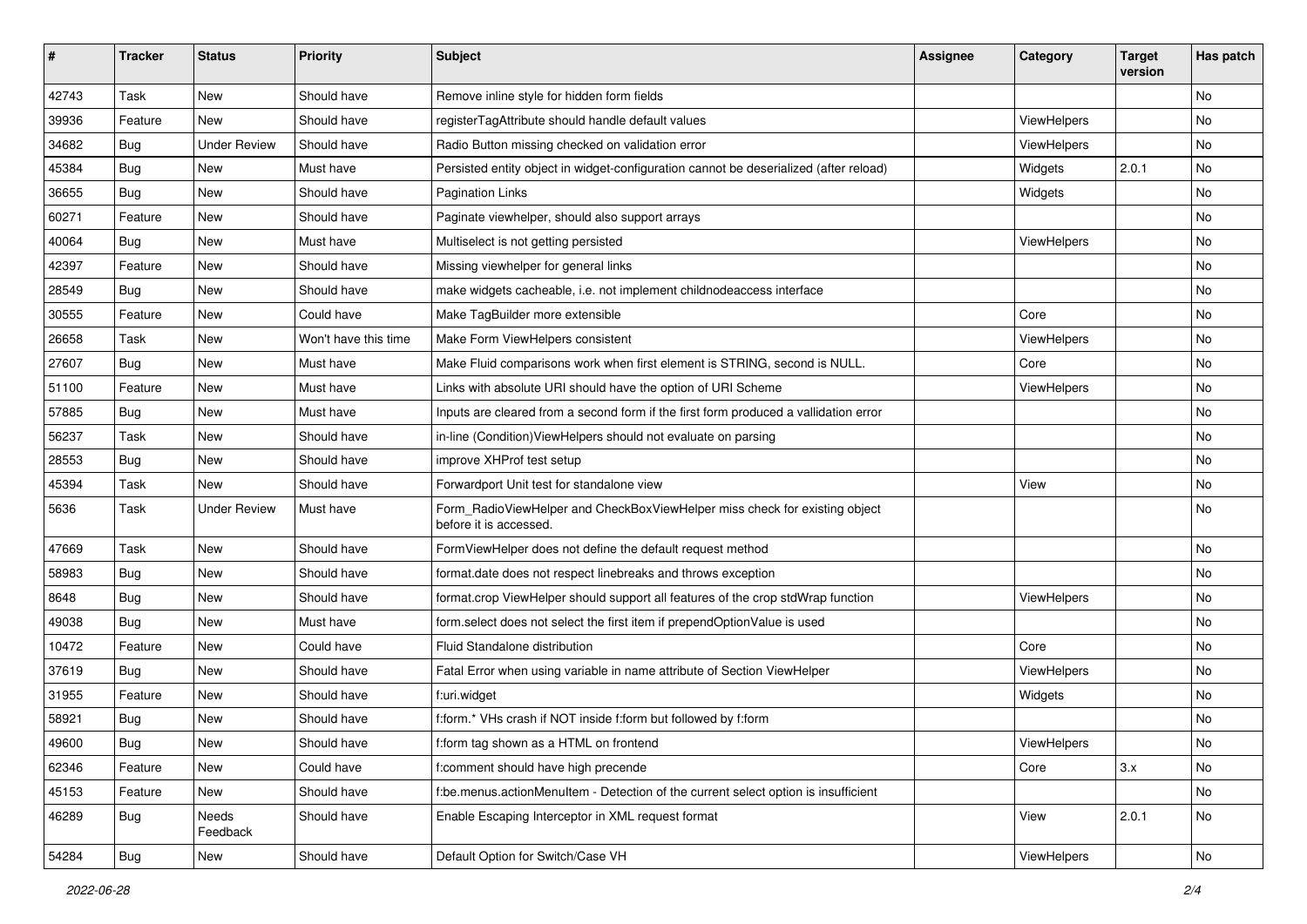| #     | <b>Tracker</b> | <b>Status</b>       | <b>Priority</b>      | Subject                                                                                                     | <b>Assignee</b>             | Category           | <b>Target</b><br>version | Has patch |
|-------|----------------|---------------------|----------------------|-------------------------------------------------------------------------------------------------------------|-----------------------------|--------------------|--------------------------|-----------|
| 26664 | Task           | New                 | Won't have this time | Clean up Form ViewHelpers                                                                                   |                             | ViewHelpers        |                          | <b>No</b> |
| 38130 | Feature        | New                 | Should have          | Checkboxes and multiple select fields should have an assignable default value                               |                             |                    |                          | No        |
| 60181 | Feature        | New                 | Could have           | Caching mechanism for Fluid Views/Templates                                                                 |                             | View               |                          | No        |
| 3291  | Feature        | Needs<br>Feedback   | Should have          | Cacheable viewhelpers                                                                                       |                             |                    |                          | No        |
| 46545 | Feature        | New                 | Should have          | Better support for arrays in options of SelectViewHelper                                                    |                             |                    |                          | <b>No</b> |
| 36410 | Feature        | New                 | Should have          | Allow templates to send arguments back to layout                                                            |                             | ViewHelpers        |                          | No        |
| 40081 | Feature        | <b>New</b>          | Should have          | Allow assigned variables as keys in arrays                                                                  |                             |                    |                          | No        |
| 60003 | Feature        | New                 | Should have          | Add required-Attribute to f:form.password                                                                   |                             | ViewHelpers        |                          | No        |
| 46257 | Feature        | <b>Under Review</b> | Should have          | Add escape sequence support for Fluid                                                                       |                             | Core               |                          | No        |
| 28552 | Bug            | New                 | Should have          | (v5) write ViewHelper test for compiled run; adjust functional test to do two passes<br>(uncached & cached) |                             |                    |                          | No        |
| 28550 | Bug            | New                 | Should have          | (v4) make widgets cacheable, i.e. not implement childnodeaccess interface                                   |                             |                    |                          | No        |
| 28554 | Bug            | <b>New</b>          | Should have          | (v4) implement feature flag to disable caching                                                              |                             |                    |                          | No        |
| 54195 | Task           | New                 | Should have          | Rename and move FormViewHelper's errorClass value, currently 'f3-form-error'                                | Adrian Föder                | ViewHelpers        |                          | No        |
| 53806 | Bug            | <b>Under Review</b> | Should have          | Paginate widget maximumNumberOfLinks rendering wrong number of links                                        | Bastian<br>Waidelich        | Widgets            |                          | No        |
| 59057 | Bug            | <b>Under Review</b> | Must have            | Hidden empty value fields shoud be disabled when related field is disabled                                  | <b>Bastian</b><br>Waidelich | ViewHelpers        |                          | <b>No</b> |
| 33628 | <b>Bug</b>     | Needs<br>Feedback   | Must have            | Multicheckboxes (multiselect) for Collections don't work                                                    | Christian Müller            | ViewHelpers        |                          | <b>No</b> |
| 55008 | Bug            | <b>Under Review</b> | Should have          | Interceptors should be used in Partials                                                                     | Christian Müller            |                    |                          | No        |
| 3725  | Feature        | New                 | Could have           | <b>CSS Engine</b>                                                                                           | Christian Müller            | ViewHelpers        |                          | No        |
| 37095 | Feature        | New                 | Should have          | It should be possible to set a different template on a Fluid TemplateView inside an<br>action               | Christopher<br>Hlubek       |                    |                          | <b>No</b> |
| 8491  | Task           | Needs<br>Feedback   | Should have          | link.action and uri.action differ in absolute argument                                                      | Karsten<br>Dambekalns       | ViewHelpers        |                          | <b>No</b> |
| 43346 | Feature        | Under Review        | Should have          | Allow property mapping configuration via template                                                           | Karsten<br>Dambekalns       | ViewHelpers        | 2.1                      | No        |
| 36662 | Bug            | Needs<br>Feedback   | Should have          | Checked state isn't always correct when property is collection                                              | Kevin Ulrich<br>Moschallski | <b>ViewHelpers</b> | 1.1.1                    | No        |
| 52640 | Feature        | <b>Under Review</b> | Should have          | Create an UnlessViewHelper as opposite to the IfViewHelper                                                  | Marc Neuhaus                |                    |                          | No        |
| 33551 | Bug            | New                 | Must have            | View helper values break out of a partial scope                                                             | Sebastian<br>Kurfuerst      | Core               |                          | No        |
| 5933  | Feature        | Accepted            | Should have          | Optional section rendering                                                                                  | Sebastian<br>Kurfuerst      | ViewHelpers        |                          | No        |